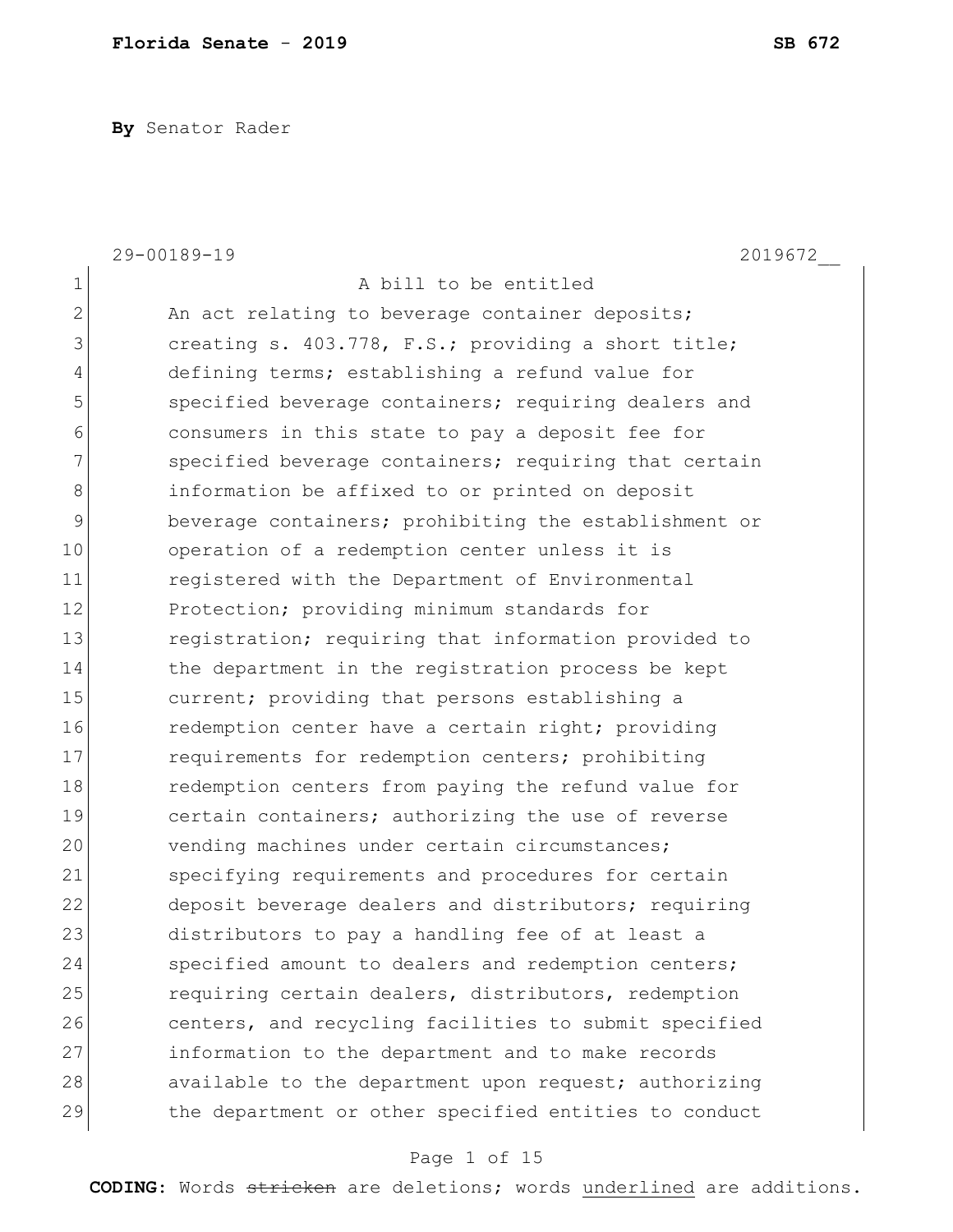|    | 29-00189-19<br>2019672                                           |
|----|------------------------------------------------------------------|
| 30 | certain audits; clarifying that certain trade secret             |
| 31 | information is confidential but authorizing the                  |
| 32 | release of that information in a manner that would not           |
| 33 | reveal the trade secret; requiring the department to             |
| 34 | adopt rules; providing that distributors and dealers             |
| 35 | are not obligated to accept or take and pay the refund           |
| 36 | value for containers not originally sold in this                 |
| 37 | state; prohibiting certain transactions involving such           |
| 38 | empty deposit beverage containers and requiring a                |
| 39 | specified notice to customers; providing a civil                 |
| 40 | penalty for violations; providing for disposition of             |
| 41 | the penalty; requiring such penalties to be publicly             |
| 42 | noticed; prohibiting local governments from imposing             |
| 43 | fees for the same or a similar purpose; providing an             |
| 44 | effective date.                                                  |
| 45 |                                                                  |
| 46 | WHEREAS, the Legislature finds that roadside litter              |
| 47 | presents an obstacle to the promotion of tourism and that        |
| 48 | reducing the amount of roadside litter improves the quality of   |
| 49 | life for the residents of this state, and                        |
| 50 | WHEREAS, the Legislature further finds that recycling is an      |
| 51 | important element of an integrated solid waste management system |
| 52 | that protects and preserves environmental resources and reduces  |
| 53 | economic costs to residents and businesses in this state, and    |
| 54 | WHEREAS, the Legislature further finds that the reduction        |
| 55 | of litter and the expansion of recycling program participation   |
| 56 | is in the best interest of Floridians and visitors to this       |
| 57 | state, and                                                       |
| 58 | WHEREAS, the purposes of this act are to reduce litter, to       |

# Page 2 of 15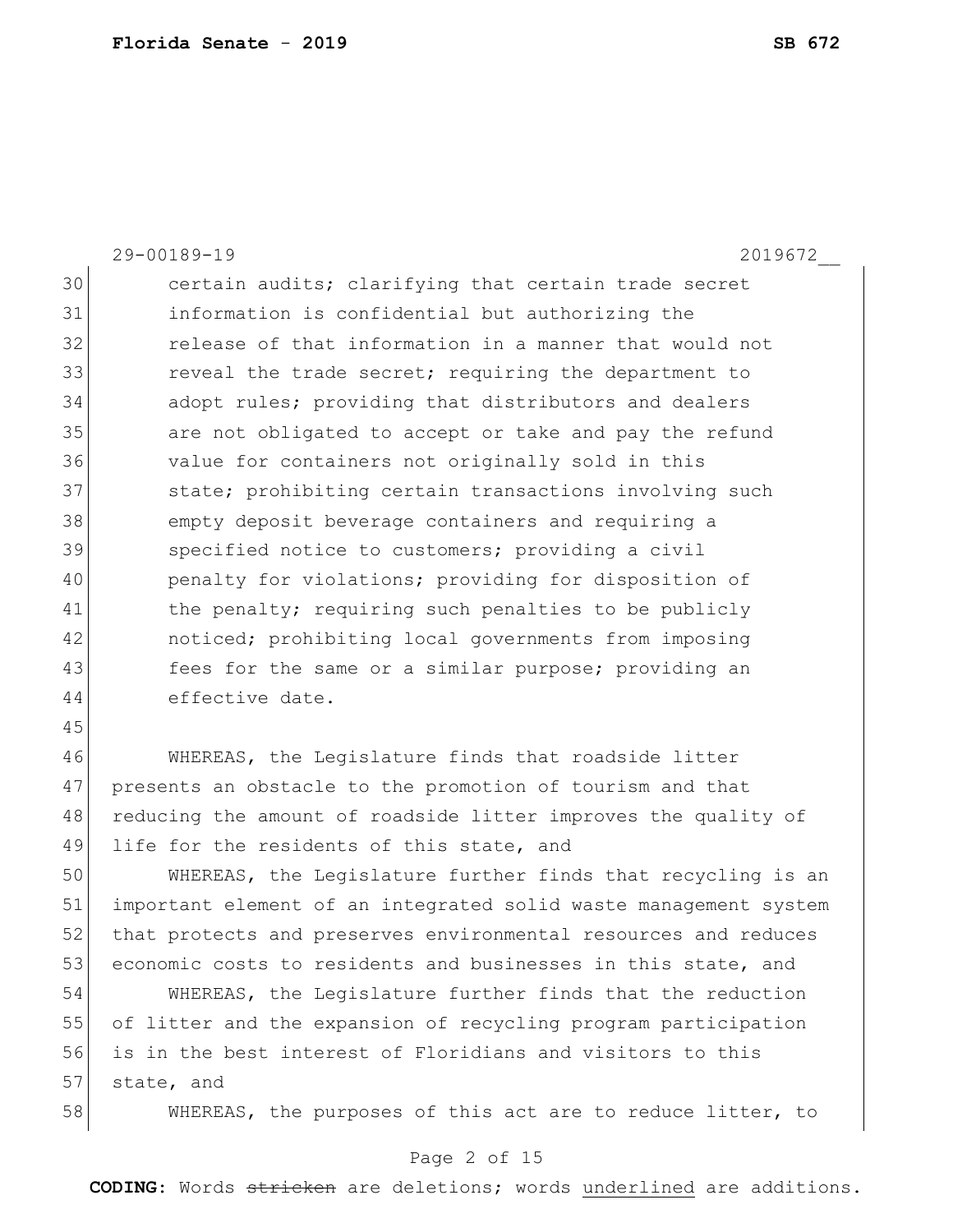|    | 29-00189-19<br>2019672                                           |
|----|------------------------------------------------------------------|
| 59 | increase recycling rates for specified deposit beverage          |
| 60 | containers, to encourage recycling, to reduce waste disposal     |
| 61 | costs, to provide a connection between manufacturing decisions   |
| 62 | and recycling program management, to create local jobs, to       |
| 63 | combat climate change, and to save energy, NOW, THEREFORE,       |
| 64 |                                                                  |
| 65 | Be It Enacted by the Legislature of the State of Florida:        |
| 66 |                                                                  |
| 67 | Section 1. Section 403.778, Florida Statutes, is created to      |
| 68 | read:                                                            |
| 69 | 403.778 Beverage container deposits.-                            |
| 70 | (1) SHORT TITLE. - This section may be cited as the "Florida     |
| 71 | Beverage Container Deposit Act."                                 |
| 72 | (2) DEFINITIONS. - As used in this section, the term:            |
| 73 | (a) "Certified recovered materials dealer" has the same          |
| 74 | meaning as in s. 403.7046.                                       |
| 75 | (b) "Consumer" means a person who buys a deposit beverage        |
| 76 | in a deposit beverage container for use or consumption and pays  |
| 77 | the deposit.                                                     |
| 78 | (c) "Dealer" means a person who engages in the sale of           |
| 79 | deposit beverages in deposit beverage containers in the state to |
| 80 | a consumer for off-premises consumption.                         |
| 81 | (d) "Deposit beverage" means beer, ale, or another drink         |
| 82 | produced by fermenting malt; mixed spirits, mixed wine, wine,    |
| 83 | distilled spirits, and wine coolers; tea and coffee drinks,      |
| 84 | regardless of any dairy-derived product content; soda;           |
| 85 | carbonated and noncarbonated water; and all nonalcoholic drinks  |
| 86 | in liquid form which are intended for internal human consumption |
| 87 | and are contained in a deposit beverage container. The term does |
|    |                                                                  |

# Page 3 of 15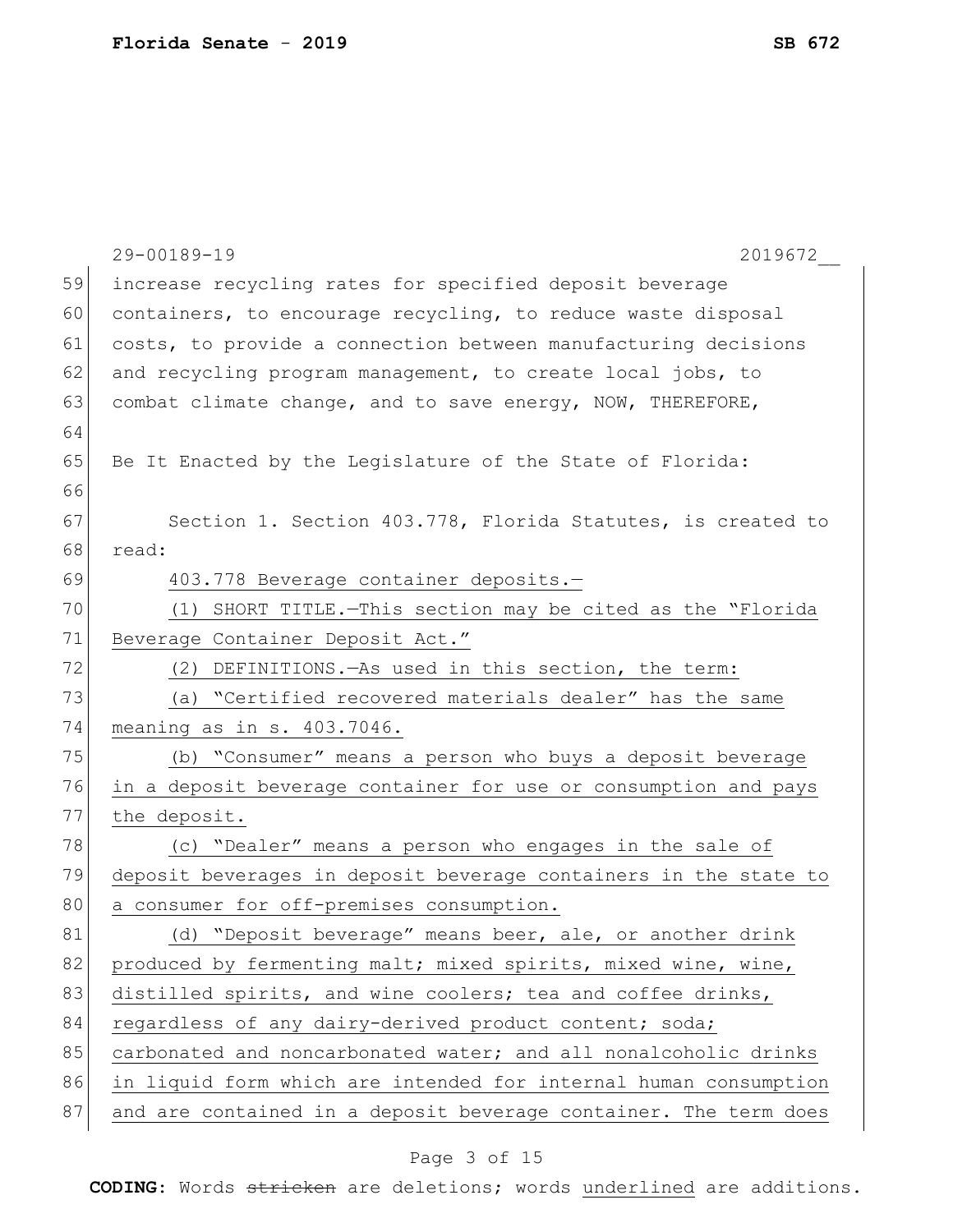|     | 29-00189-19<br>2019672                                           |
|-----|------------------------------------------------------------------|
| 88  | not include:                                                     |
| 89  | 1. A liquid that is a syrup in a concentrated form or that       |
| 90  | is typically added as an incidental flavoring ingredient in food |
| 91  | or drink, such as extracts, cooking additives, sauces, or        |
| 92  | condiments.                                                      |
| 93  | 2. A liquid that is a drug, medical food, or infant formula      |
| 94  | as defined by the Federal Food, Drug, and Cosmetic Act, 21       |
| 95  | U.S.C. ss. 301 et seq.                                           |
| 96  | 3. A liquid that is designed and consumed only as a dietary      |
| 97  | supplement as defined in the Dietary Supplement Health and       |
| 98  | Education Act of 1994, Pub. L. No. 103-417, and not as a         |
| 99  | beverage.                                                        |
| 100 | 4. Products that are frozen at the time of sale to the           |
| 101 | consumer or, in the case of institutional users such as          |
| 102 | hospitals and nursing homes, at the time of sale to such users.  |
| 103 | 5. Products designed to be consumed in a frozen state.           |
| 104 | 6. Instant drink powders.                                        |
| 105 | 7. Seafood, meat, or vegetable broths or soups, but not          |
| 106 | juices made or derived from these products.                      |
| 107 | 8. Milk and all other dairy-derived products, except tea         |
| 108 | and coffee drinks containing such products.                      |
| 109 | (e) "Deposit beverage container" means a sealed, individual      |
| 110 | container made of glass, aluminum, steel, bimetal, or plastic,   |
| 111 | including polyethylene terephthalate, high-density polyethylene, |
| 112 | and all other plastic types and grades, in sizes of at least 6   |
| 113 | fluid ounces but no more than 1 gallon, and used, at the time of |
| 114 | sale to the consumer, for containing a deposit beverage intended |
| 115 | for use or consumption in this state.                            |
| 116 | (f) "Distributor" means a person who is a manufacturer of        |

# Page 4 of 15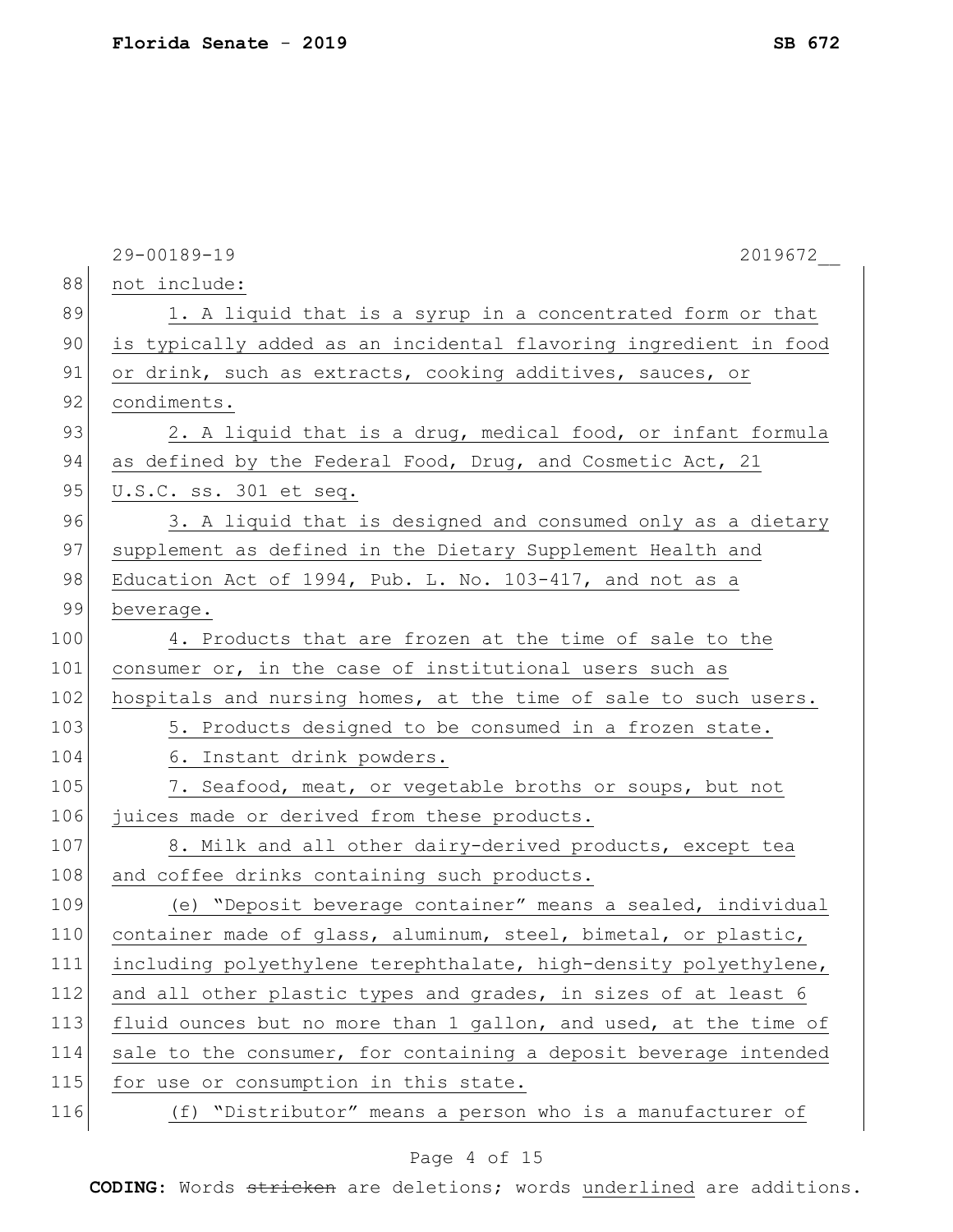|     | 29-00189-19<br>2019672                                           |
|-----|------------------------------------------------------------------|
| 117 | deposit beverages in deposit beverage containers in this state   |
| 118 | or who buys, brings, or accepts delivery of deposit beverage     |
| 119 | containers from an address, supplier, or any entity outside the  |
| 120 | state and who engages in the sale of filled deposit beverage     |
| 121 | containers to a dealer or consumer. The term includes federal    |
| 122 | agencies and military distributors, but does not include         |
| 123 | airlines and shipping companies that merely transport deposit    |
| 124 | beverage containers.                                             |
| 125 | (g) "Mobile redemption center" means a redemption center         |
| 126 | that offers container redemption services to residences,         |
| 127 | businesses, or both on their respective sites, either on a one-  |
| 128 | time or regular basis, regardless of whether the services are    |
| 129 | offered in association with a dealer or permanent redemption     |
| 130 | center.                                                          |
| 131 | (h) "On-premises consumption" means the immediate                |
| 132 | consumption of deposit beverages within the area under the       |
| 133 | control of the airplane, bar, restaurant, cafe, passenger ship,  |
| 134 | or other establishment where they are sold.                      |
| 135 | (i) "Person" means a federal agency; the state or a              |
| 136 | political subdivision of the state; an individual, partnership,  |
| 137 | firm, association, public or private corporation, trust, or      |
| 138 | estate; or any other legal entity.                               |
| 139 | (j) "Recycling facility" means all contiguous land,              |
| 140 | structures, appurtenances, and improvements on land that is:     |
| 141 | 1. Used for the collection, separation, recovery, and sale       |
| 142 | or reuse of secondary resources that would otherwise be disposed |
| 143 | of as municipal solid waste; and                                 |
| 144 | 2. An integral part of a manufacturing process aimed at          |
| 145 | producing a marketable product made of post-consumer material.   |

# Page 5 of 15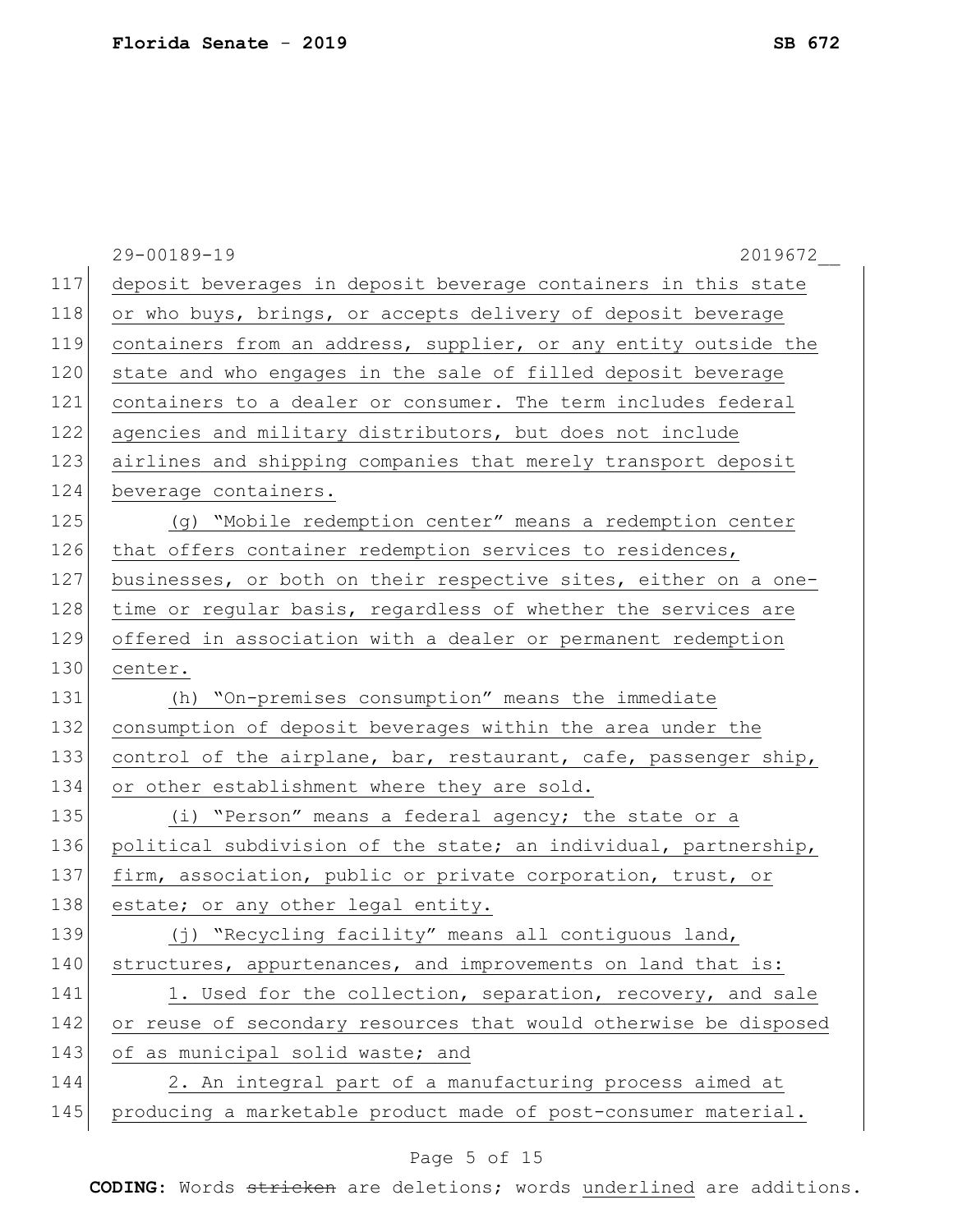|     | 29-00189-19<br>2019672                                           |
|-----|------------------------------------------------------------------|
| 146 | (k) "Redeemer" means a person, other than a dealer or            |
| 147 | distributor, who demands the refund value in exchange for the    |
| 148 | empty deposit beverage container.                                |
| 149 | (1) "Redemption center" or "permanent redemption center"         |
| 150 | means a facility registered under subsection (5) which operates  |
| 151 | at a fixed location and which accepts empty deposit containers   |
| 152 | from consumers or redeemers, provides the refund value for empty |
| 153 | deposit beverage containers intended to be recycled, and ensures |
| 154 | that such containers are properly recycled.                      |
| 155 | (m) "Reverse vending machine" means a mechanical device          |
| 156 | that accepts one or more types of empty deposit beverage         |
| 157 | containers and issues cash, electronic credit, or a redeemable   |
| 158 | credit slip with a value not less than the containers' refund    |
| 159 | value.                                                           |
| 160 | (n) "Satellite drop-off site" means a designated site where      |
| 161 | participating consumers bring empty containers for subsequent    |
| 162 | processing at a centralized processing facility.                 |
| 163 | (3) REFUND VALUES.-Beginning July 1, 2020, each deposit          |
| 164 | beverage container sold or offered for sale in this state must   |
| 165 | have one of the following refund values, as appropriate, when    |
| 166 | empty:                                                           |
| 167 | Twenty cents for each deposit beverage container with a<br>(a)   |
| 168 | volume of at least 6 fluid ounces but less than 25 fluid ounces. |
| 169 | (b) Thirty cents for each deposit beverage container with a      |
| 170 | volume of at least 25 fluid ounces but not more than 1 gallon.   |
| 171 | $(4)$ DEPOSIT FEE.-                                              |
| 172 | (a) Beginning on July 1, 2020, each deposit beverage             |
| 173 | distributor must charge a dealer or consumer in this state a     |
| 174 | deposit fee equal to the refund value for each deposit beverage  |
|     |                                                                  |

# Page 6 of 15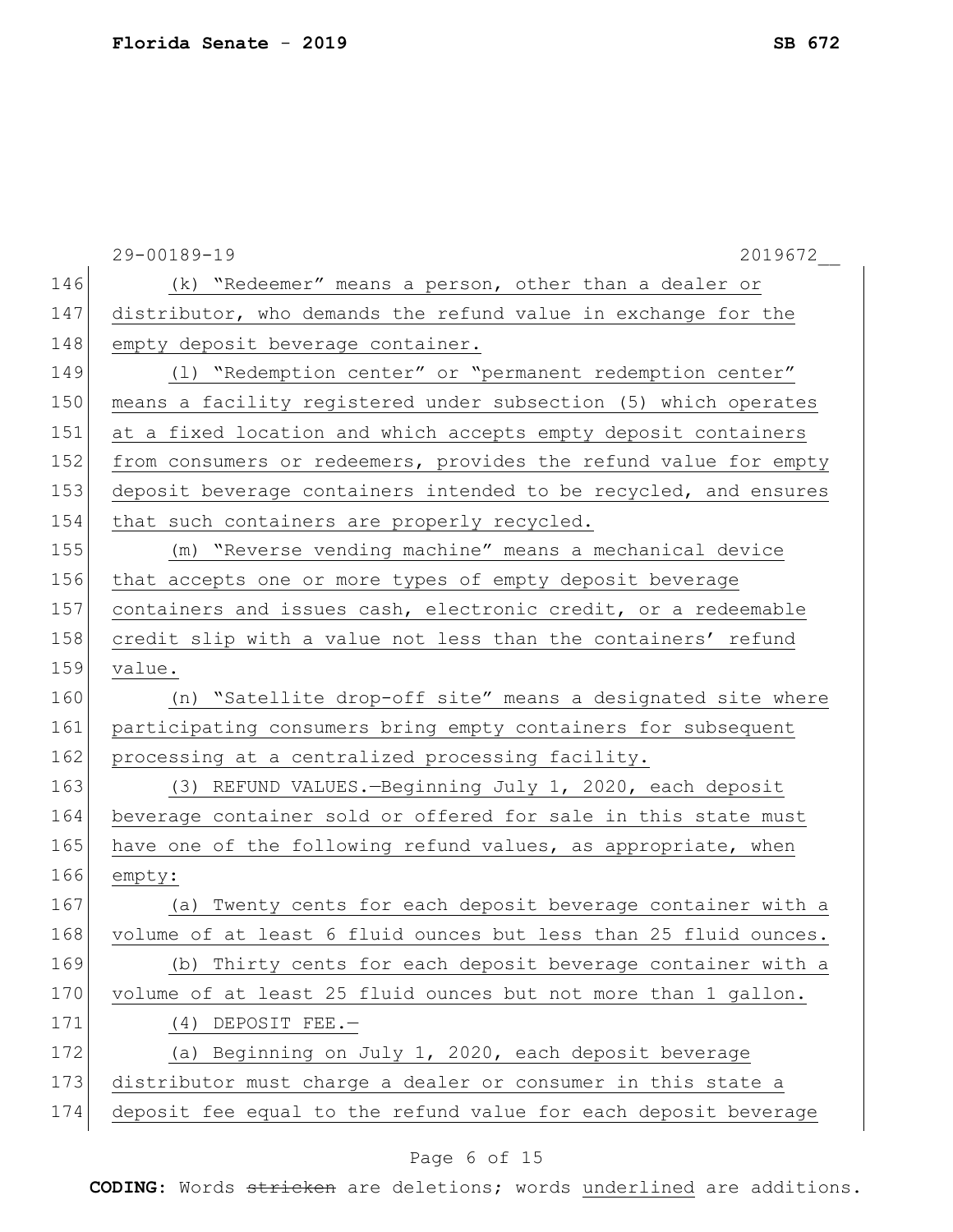|     | 2019672<br>29-00189-19                                           |
|-----|------------------------------------------------------------------|
| 175 | container sold to the dealer or consumer. The charge for the     |
| 176 | deposit fee may appear as a separate line item on the invoice.   |
| 177 | (b) Beginning on July 1, 2020, each dealer must charge a         |
| 178 | consumer in this state, at the point of sale, a deposit fee      |
| 179 | equal to the refund value for each deposit beverage container    |
| 180 | sold to the consumer, except on beverages intended for on-       |
| 181 | premises consumption. The charge for the deposit fee may appear  |
| 182 | as a separate line item on the invoice.                          |
| 183 | (c) Each deposit beverage container sold or offered for          |
| 184 | sale in this state must be clearly identified by a stamp, label, |
| 185 | or other mark securely affixed to or printed on the deposit      |
| 186 | beverage container which bears the word "Florida" or the letters |
| 187 | "FL" and indicates the refund value of the deposit beverage      |
| 188 | container. Such stamp, label, or other mark must be provided by  |
| 189 | the beverage distributor.                                        |
| 190 | (d) Inventory already in circulation on July 1, 2020, must       |
| 191 | be affixed with an adhesive sticker that bears the word          |
| 192 | "Florida" or the letters "FL" and indicates the refund value of  |
| 193 | the deposit beverage container. Such sticker must be provided by |
| 194 | the beverage distributor.                                        |
| 195 | (e) Once a refund value has been affixed to or printed on a      |
| 196 | deposit beverage container, the deposit fee on that container    |
| 197 | may not be changed.                                              |
| 198 | (5) REDEMPTION CENTERS.-                                         |
| 199 | (a) A person may not establish or operate a redemption           |
| 200 | center without registering with the department, on a form        |
| 201 | provided by the department, and providing such information as    |
| 202 | the department deems necessary for such registration. The        |
| 203 | operator of the redemption center shall report any change in the |

# Page 7 of 15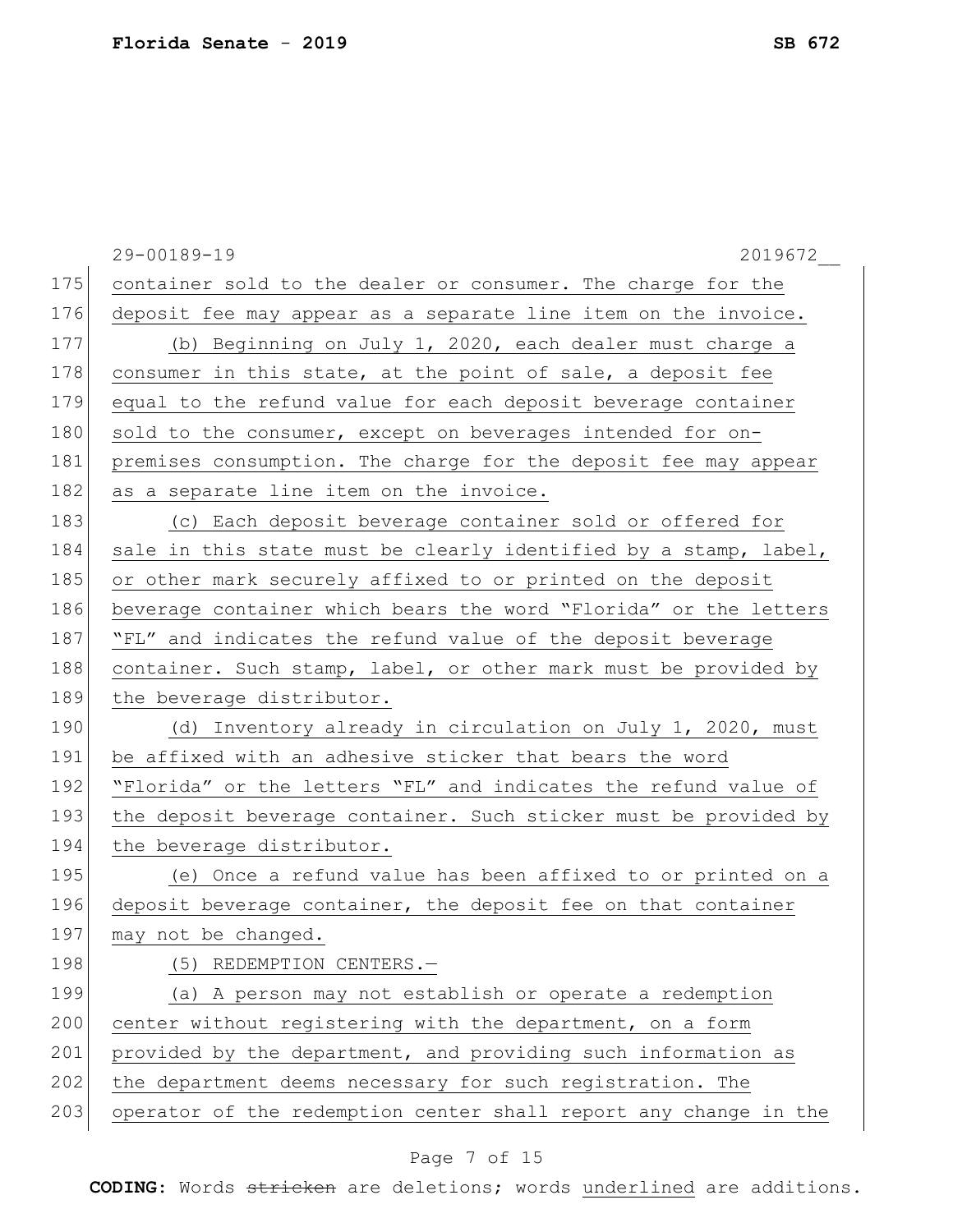|     | 29-00189-19<br>2019672                                           |
|-----|------------------------------------------------------------------|
| 204 | information provided to the department within 48 hours after the |
| 205 | change. At a minimum, the department must obtain the following   |
| 206 | information from a redemption center registrant:                 |
| 207 | 1. The name and business address of the business owner of        |
| 208 | the redemption center.                                           |
| 209 | 2. The types of deposit beverage containers to be accepted       |
| 210 | and whether deposit beverage containers will be accepted from    |
| 211 | redeemers, dealers, or both.                                     |
| 212 | 3. The hours of operation and whether the center will            |
| 213 | operate a mobile redemption center or provide a satellite drop-  |
| 214 | off site.                                                        |
| 215 | (b) A person establishing a redemption center has the right      |
| 216 | to determine the kind, size, or brand of deposit beverage        |
| 217 | container that will be accepted. A redemption center may be      |
| 218 | established to serve all persons or to serve only specified      |
| 219 | consumers, redeemers, and dealers.                               |
| 220 | (c) Municipal and county governments, nonprofit agencies,        |
| 221 | dealers, and individuals may register to operate a redemption    |
| 222 | center.                                                          |
| 223 | (d) The department may review the registration of a              |
| 224 | redemption center at any time.                                   |
| 225 | (e) Except for redemption centers operated by a certified        |
| 226 | recovered materials dealer, a redemption center shall:           |
| 227 | 1. Verify that all deposit beverage containers to be             |
| 228 | redeemed bear a valid Florida refund value.                      |
| 229 | 2. Pay to the redeemer the full refund value for all             |
| 230 | deposit beverage containers as provided for in this section.     |
| 231 | 3. Ensure that all deposit beverage containers collected         |
| 232 | are recycled through a contractual agreement with an out-of-     |
|     |                                                                  |

# Page 8 of 15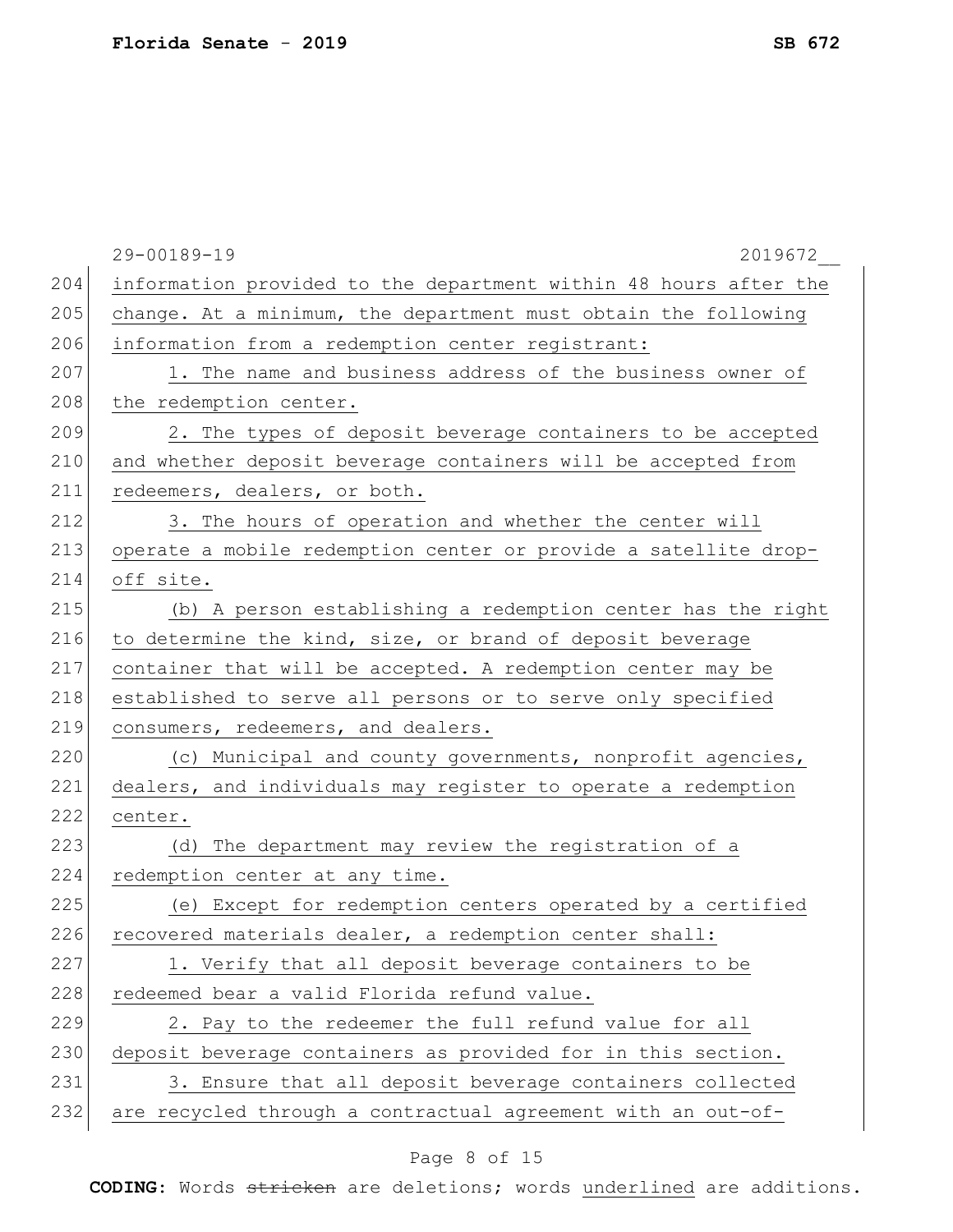|     | 29-00189-19<br>2019672                                           |
|-----|------------------------------------------------------------------|
| 233 | state recycler or an in-state certified recovered materials      |
| 234 | dealer.                                                          |
| 235 | (f) A redemption center must be maintained in full               |
| 236 | compliance with applicable laws and with the orders and rules of |
| 237 | the department.                                                  |
| 238 | (g) A redemption center may not pay the refund value on any      |
| 239 | broken, corroded, dismembered, or flattened deposit beverage     |
| 240 | container or any deposit beverage container that contains a      |
| 241 | free-flowing liquid, does not properly indicate a refund value,  |
| 242 | or contains a significant amount of foreign material.            |
| 243 | (h) For purposes of this section, a redemption center is         |
| 244 | deemed to be sponsored by a dealer if there is an agreement      |
| 245 | between the dealer and the operator of the redemption center     |
| 246 | requiring the redemption center to remove empty deposit beverage |
| 247 | containers from the premises of the dealer.                      |
| 248 | (6) REVERSE VENDING MACHINES.-                                   |
| 249 | (a) A redemption center may use a reverse vending machine        |
| 250 | if the machine accepts all of the same types of empty deposit    |
| 251 | beverage containers and pays out appropriate refunds in cash,    |
| 252 | electronic credit, or a redeemable voucher for those containers  |
| 253 | that bear a valid Florida refund value. If more than one         |
| 254 | container is redeemed in a single transaction, the refund value  |
| 255 | for all redeemed containers must be aggregated before payment is |
| 256 | made.                                                            |
| 257 | (b) A redemption center or dealer that uses reverse vending      |
| 258 | machines must ensure that the machines are routinely serviced to |
| 259 | maintain proper operation, continuous acceptance of containers,  |
| 260 | and payment of refunds.                                          |
| 261 | REQUIREMENTS FOR DEALERS.-<br>(7)                                |
|     |                                                                  |

# Page 9 of 15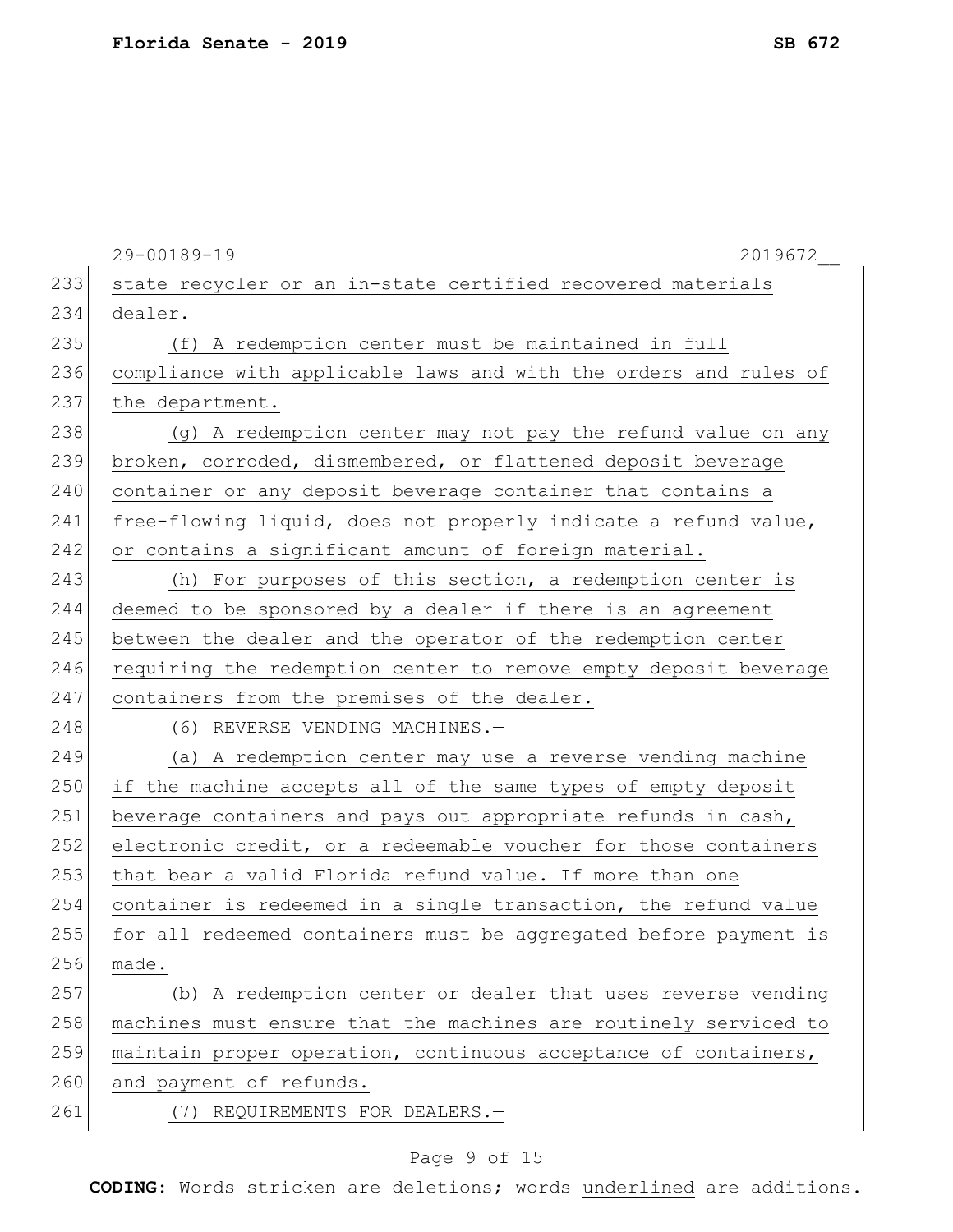|     | 29-00189-19<br>2019672                                           |
|-----|------------------------------------------------------------------|
| 262 | (a) A dealer may not refuse to accept from any person and        |
| 263 | redeem at the dealer's place of business any empty deposit       |
| 264 | beverage container of the kind, size, or brand in which the      |
| 265 | dealer uses to sell deposit beverages or refuse to pay to such   |
| 266 | person the refund value of the deposit beverage container as     |
| 267 | established by this section, unless:                             |
| 268 | 1. The deposit beverage container is broken, corroded,           |
| 269 | dismembered, or flattened; contains a free-flowing liquid; does  |
| 270 | not properly indicate a refund value; or contains a significant  |
| 271 | amount of foreign material; or                                   |
| 272 | 2. There is a redemption center located within 1 mile of         |
| 273 | the dealer's place of business which accepts empty deposit       |
| 274 | beverage containers of the kind, size, or brand sold by the      |
| 275 | dealer at the dealer's place of business. This subparagraph does |
| 276 | not apply unless the dealer posts a clear and conspicuous sign   |
| 277 | at each public entrance to its place of business which specifies |
| 278 | the name, address, and hours of operation of the closest         |
| 279 | redemption center location.                                      |
| 280 | (b) If a dealer discontinues the sale of a deposit beverage      |
| 281 | container of the kind, size, or brand previously sold at the     |
| 282 | dealer's place of business, the dealer may not refuse to accept  |
| 283 | and redeem such containers for the 60-day period immediately     |
| 284 | after the dealer's last sale of that kind, size, or brand of     |
| 285 | deposit beverage container. The dealer shall post at the point   |
| 286 | of sale a notice of the last date on which the discontinued      |
| 287 | kind, size, or brand of deposit beverage container may be        |
| 288 | redeemed. Such notice must be so posted for the entire 60-day    |
| 289 | period.                                                          |
| 290 | (c) A dealer that accepts empty deposit beverage containers      |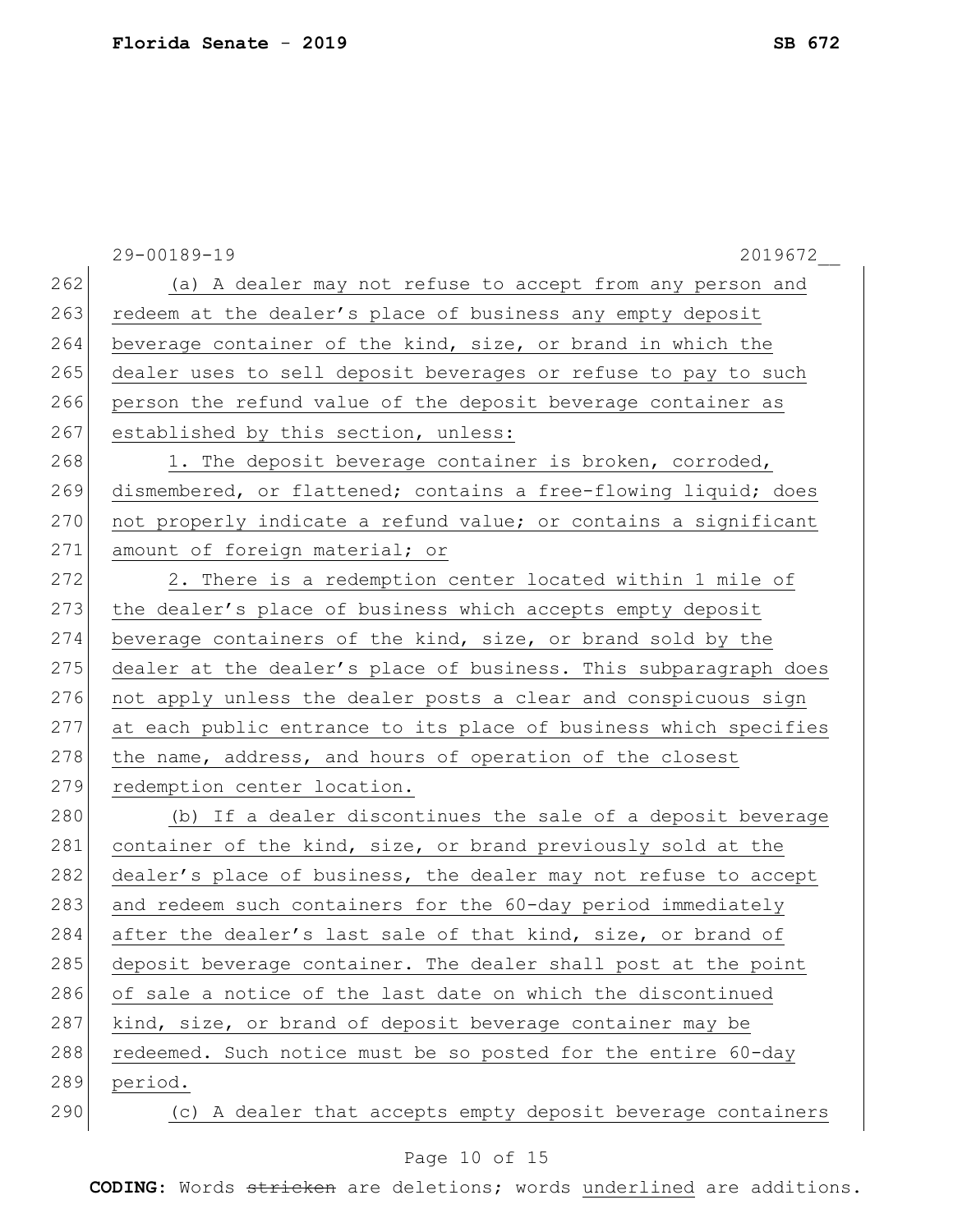|     | 29-00189-19<br>2019672                                           |
|-----|------------------------------------------------------------------|
| 291 | shall:                                                           |
| 292 | 1. Verify that all empty deposit beverage containers to be       |
| 293 | redeemed bear a valid Florida refund value.                      |
| 294 | 2. Pay to the redeemer the full refund value for all empty       |
| 295 | deposit beverage containers as provided in this section.         |
| 296 | 3. Ensure that each deposit beverage container collected is      |
| 297 | recycled through a contractual agreement with an out-of-state    |
| 298 | recycler or an in-state certified recovered materials dealer.    |
| 299 | (8) REQUIREMENTS FOR DISTRIBUTORS.-                              |
| 300 | (a) A distributor may not refuse to accept any empty             |
| 301 | deposit beverage container of the kind, size, or brand sold by   |
| 302 | the distributor or refuse to pay to a dealer or redemption       |
| 303 | center operator the refund value of a deposit beverage container |
| 304 | established by this section if:                                  |
| 305 | 1. The deposit beverage container is from a dealer or the        |
| 306 | operator of a redemption center, if such dealer or operator is   |
| 307 | located within the territory of the distributor; or              |
| 308 | 2. The deposit beverage container is from an operator of a       |
| 309 | redemption center who certifies to the distributor that the      |
| 310 | redeemed container was from a dealer located and operated        |
| 311 | exclusively within the territory of the distributor.             |
| 312 | (b) A distributor may refuse to accept and redeem an empty       |
| 313 | deposit beverage container that is broken, corroded,             |
| 314 | dismembered, or flattened; contains a free-flowing liquid; does  |
| 315 | not properly indicate a refund value; or contains a significant  |
| 316 | amount of foreign material.                                      |
| 317 | (c) A distributor shall remove any empty deposit beverage        |
| 318 | containers from the premises of a dealer serviced by the         |
| 319 | distributor or from the premises of a redemption center          |
|     |                                                                  |

# Page 11 of 15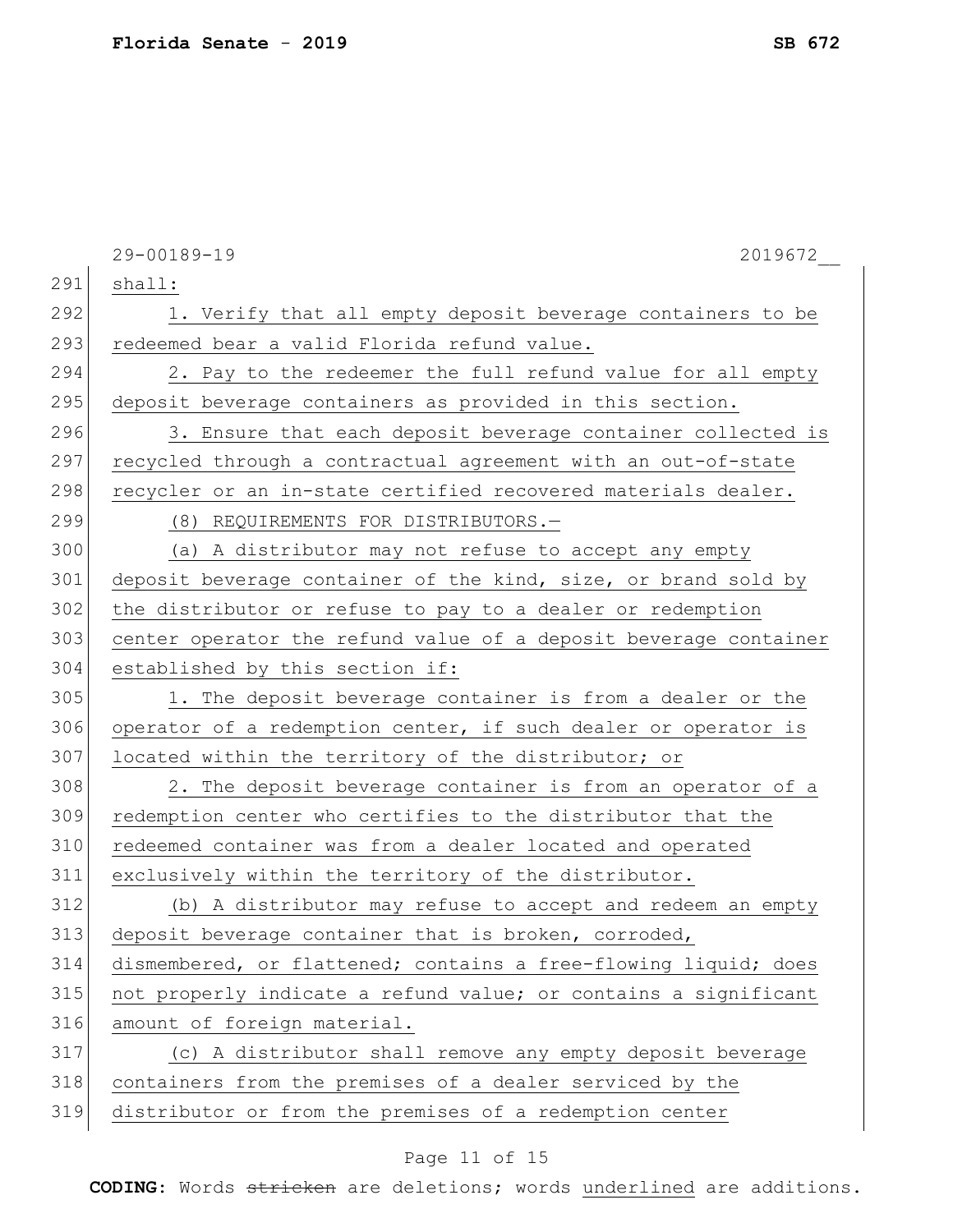|     | 29-00189-19<br>2019672                                           |
|-----|------------------------------------------------------------------|
| 320 | sponsored by any dealer serviced by the distributor when such    |
| 321 | premises are located within the territory of the distributor.    |
| 322 | (d) The distributor shall pay the refund value to a dealer       |
| 323 | in accordance with a schedule for payment agreed to by the       |
| 324 | dealer and the distributor for full deposit beverage containers. |
| 325 | The distributor shall pay the refund value to an operator of a   |
| 326 | redemption center not more than 20 days after receipt of the     |
| 327 | empty deposit beverage container.                                |
| 328 | (e) If a distributor discontinues the sale of a deposit          |
| 329 | beverage container of the kind, size, or brand previously sold   |
| 330 | at the dealer's place of business, the distributor may not       |
| 331 | refuse to accept and redeem such containers during the 150-day   |
| 332 | period immediately after the distributor's last day of delivery  |
| 333 | of that kind, size, or brand of deposit beverage container. Not  |
| 334 | less than 120 days before the last date on which such containers |
| 335 | may be redeemed, the distributor must notify the dealer who      |
| 336 | bought the discontinued kind, size, or brand of deposit beverage |
| 337 | container that the distributor no longer redeems that empty      |
| 338 | container.                                                       |
| 339 | (9) HANDLING FEE REIMBURSEMENT. - Upon a dealer or a             |
| 340 | redemption center redeeming empty deposit beverage containers,   |
| 341 | the distributor, in addition to the refund for such beverage     |
| 342 | containers, must pay the dealer or redemption center a handling  |
| 343 | fee in an amount equal to at least 20 percent of the deposit     |
| 344 | returned to the consumer.                                        |
| 345 | (10) REQUIRED INFORMATION AND RECORDS.-                          |
| 346 | (a) All dealers, distributors, redemption centers, and           |
| 347 | recycling facilities that accept empty deposit beverage          |
| 348 | containers shall submit the following information to the         |

# Page 12 of 15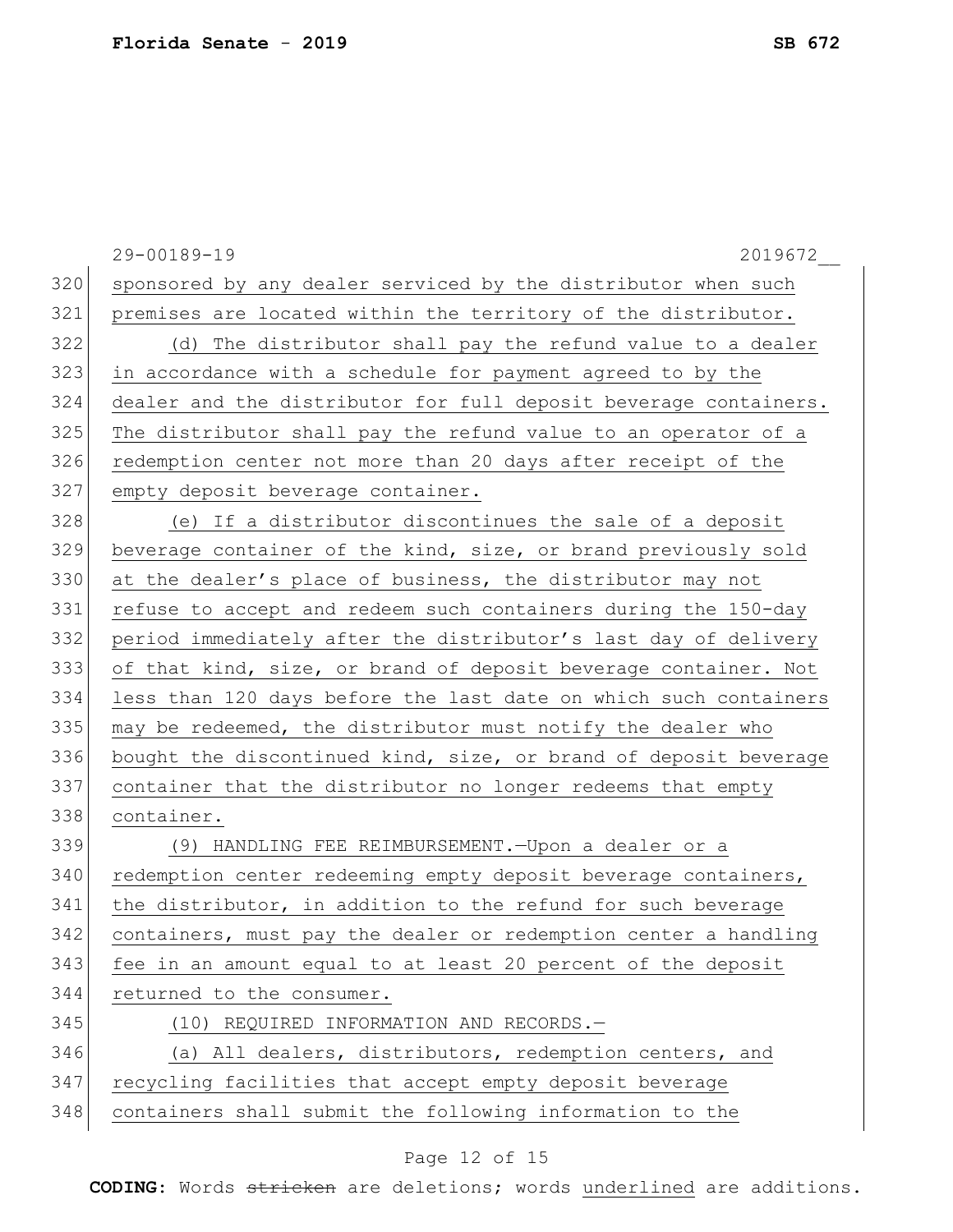|     | 29-00189-19<br>2019672                                           |
|-----|------------------------------------------------------------------|
| 349 | department:                                                      |
| 350 | 1. The amount and type of deposit beverage containers            |
| 351 | accepted and rejected;                                           |
| 352 | 2. The amount of refunds paid out;                               |
| 353 | 3. The amount and weight of each type of deposit beverage        |
| 354 | container transported to each out-of-state recycler and in-state |
| 355 | certified recovered materials dealer; and                        |
| 356 | 4. Copies of transport and weight receipts from recycling        |
| 357 | facilities. If the redemption center and the recycling facility  |
| 358 | are the same entity, receipts must be independently verified.    |
| 359 | Such documentation may be used for periodic, random department   |
| 360 | audits of redemption centers.                                    |
| 361 | (b) The records of all such dealers, distributors,               |
| 362 | redemption centers, and recycling facilities must be made        |
| 363 | available, upon request, for inspection by the department, a     |
| 364 | duly authorized agent of the department, or an auditor employed  |
| 365 | by the state.                                                    |
| 366 | (c) Pursuant to s. 815.04, information that, if disclosed,       |
| 367 | would reveal a trade secret as defined in s. 812.081, and that   |
| 368 | must be reported in accordance with this section or rules        |
| 369 | adopted pursuant to this section, is confidential and exempt     |
| 370 | from s. $119.07(1)$ and s. $24(a)$ , Art. I of the State         |
| 371 | Constitution. However, for reporting or other informational      |
| 372 | purposes, the department may provide potential trade secret      |
| 373 | information in such a form that the names of the persons         |
| 374 | reporting the information and the specific trade secret          |
| 375 | information are not revealed.                                    |
| 376 | (11) RULES.-The department shall adopt rules pursuant to         |
| 377 | chapter 120 to implement this section. Such rules must include,  |
|     |                                                                  |

# Page 13 of 15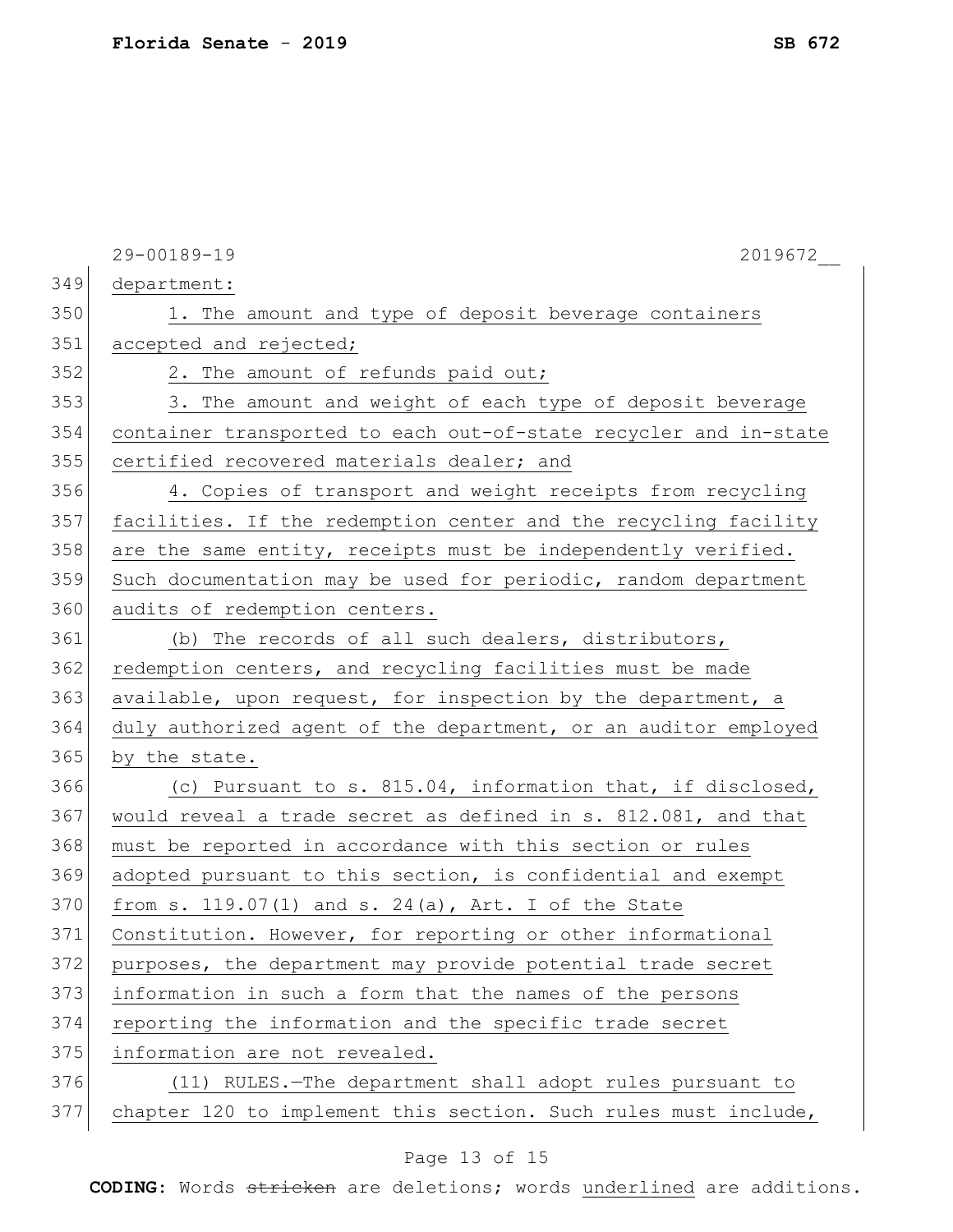|     | 29-00189-19<br>2019672                                           |
|-----|------------------------------------------------------------------|
| 378 | but need not be limited to, provisions for the redemption of     |
| 379 | empty deposit beverage containers dispensed through vending      |
| 380 | machines; the use of reverse vending machines that dispense      |
| 381 | cash, electronic credit, or a redeemable voucher to consumers    |
| 382 | for redemption of empty deposit beverage containers; the         |
| 383 | scheduling of redemption by dealers and distributors; and        |
| 384 | exemptions or modifications to the labeling requirements of this |
| 385 | section.                                                         |
| 386 | (12) OBLIGATION; VIOLATION OF SECTION; PENALTY; REQUIRED         |
| 387 | SIGNAGE.-                                                        |
| 388 | (a) The obligation of a distributor or dealer to accept or       |
| 389 | take empty deposit beverage containers and to pay the refund     |
| 390 | value and handling fees for such containers applies only to      |
| 391 | deposit beverage containers originally sold in this state as     |
| 392 | filled deposit beverage containers.                              |
| 393 | (b) A person may not, during a single transaction, tender        |
| 394 | to a dealer, distributor, or redemption center more than 24      |
| 395 | empty deposit beverage containers that the person knows, or has  |
| 396 | reason to know, were not originally sold in this state as filled |
| 397 | deposit beverage containers. A person who violates this          |
| 398 | paragraph commits a noncriminal infraction, punishable by a      |
| 399 | civil penalty of \$100, which must be deposited in the           |
| 400 | Administrative Trust Fund of the department and used to          |
| 401 | administer this section.                                         |
| 402 | (c) At each location where customers tender empty deposit        |
| 403 | beverage containers for redemption, dealers and redemption       |
| 404 | centers must conspicuously display a sign with letters that are  |
| 405 | at least 1 inch in height advising consumers of the prohibition  |
| 406 | and penalty imposed in paragraph (b).                            |
|     |                                                                  |

# Page 14 of 15